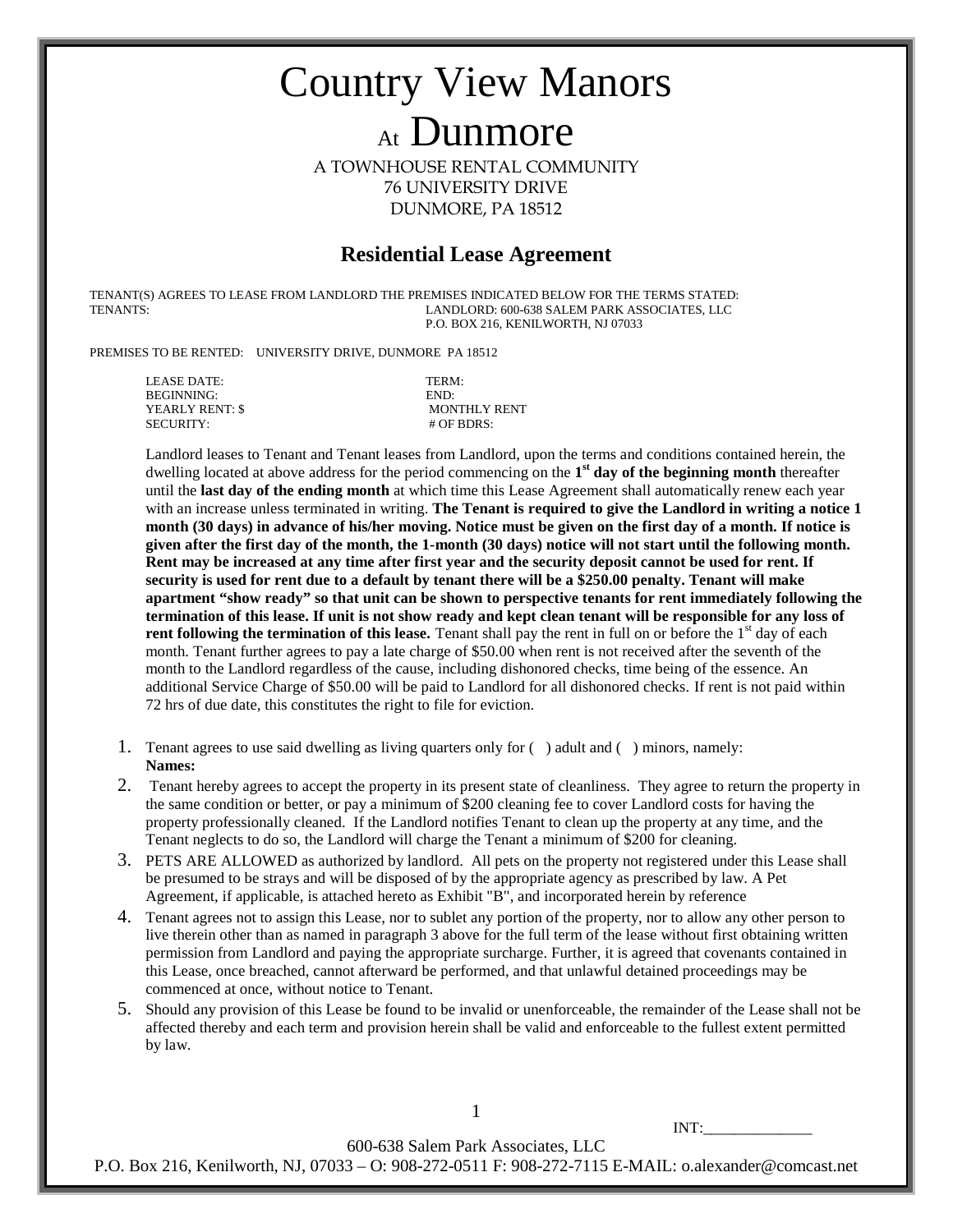- 6. All rights given to Landlord by this Lease shall be cumulative to any other laws, which might exist or come into being. Any exercise or failure to exercise by Landlord of any right shall not act as a waiver of any other rights. No statement or promise of Landlord or his agent as to tenancy, repairs, alterations, or other terms and conditions shall be binding unless reduced to writing and signed by Landlord.
- 7. Tenant will be responsible for payment of all utilities, electric, heat, telephone, association fees or other bills incurred during the term of this Lease. Tenant specifically authorizes Landlord to deduct amounts of any unpaid bills from the Security deposit upon termination of this Agreement.
- 8. No rights of storage are given by this Agreement. Landlord shall not be liable for any loss of Tenant's property by fire, theft, breakage, burglary, or otherwise, nor for any accidental damage to persons or property in or about the leased premises resulting from electrical failure, water, rain, windstorm, etc., which may cause issue or flow into or from any part of said premises or improvements, including pipes, gas lines, sprinklers, or electrical connections, whether caused by the negligence of Landlord, Landlord's employees, contractors, agents, or by any other cause whatsoever. Tenant hereby agrees to make no claim for any such damages or loss against Landlord. If Tenant purchases renter's insurance, **600-638 SALEM PARK ASSOCIATES, LLC**, is to be named as additional Insured and signed *Hold Harmless Clause* which will be provided to you. **IMPROVEMENTS TO PROPERTY**  - Any improvements to the property made by tenant inside or outside *must not be removed without written permission from the property manager*. This includes landscaping, scrubs, flowers, walkways, out buildings such as storage sheds and play-houses, etc. Any interior improvements the tenant may have made to the property must also remain. Improvements such as but not limited to the following are installation of ceiling fans, book shelves, shelving, light fixtures, etc.
- 9. Any removal of Landlord's property without express written permission from the Landlord shall constitute abandonment and surrender of the premises and termination by the resident of this Agreement. Landlord may take immediate possession, exclude Tenant from property and store all Tenants' possessions at Tenant's expense pending reimbursement in full for Landlord's loss and damages.
- 10. Landlord has the right of emergency access to the leased premises at any time and access during reasonable hours to inspect the property or to show property to a prospective tenant or buyer. In the event that the property is sold, the lease/rental agreement between Landlord and Tenant is canceled on the date the new owner takes possession of property. Tenant has thirty days to vacate the property or sign new lease with new owner at new owner's option.
- 11. Tenant agrees to pay a Security Deposit of **\$\_\_\_\_\_\_\_\_\_\_t**o bind Tenant's pledge of full compliance with the terms of this agreement. NOTE: SECURITY DEPOSIT MAY NOT BE USED TO PAY RENT! Any damages not previously reported as required in paragraph 25, will be repaired at Tenant's expense.
- 12. Release of the SECURITY DEPOSIT, at the Option of the Landlord is subject to the provisions below.

A. The full term of the Agreement has been completed.

B. No damage to the premises, buildings, and grounds is evident.

C. The entire dwelling, appliances, closets, and cupboards are clean and free from insects, the refrigerator is defrosted and clean, the range is to be clean including the racks and broiler pan, all windows are to be clean inside and outside, all debris and rubbish have been removed from the property, carpets have been cleaned and left clean and odorless.

D. All unpaid charges have been paid including late charges, delinquent rents, etc. WATER BILL MUST BE PAID IN FULL AND COPY OF PAID FINAL BILL SENT TO LANDLORD. (IF APPLICABLE). E. All keys have been returned.

F. A forwarding address for Tenant has been left with the Landlord. Within thirty (30) days after termination of the occupancy, or 30 days from the receipt of tenants new address the Landlord will mail the balance of the deposit to the address provided by Tenant in the names of all signatories hereto; or at the Option of the Landlord will impose a claim on the deposit and so notify the Tenant.

INT:

600-638 Salem Park Associates, LLC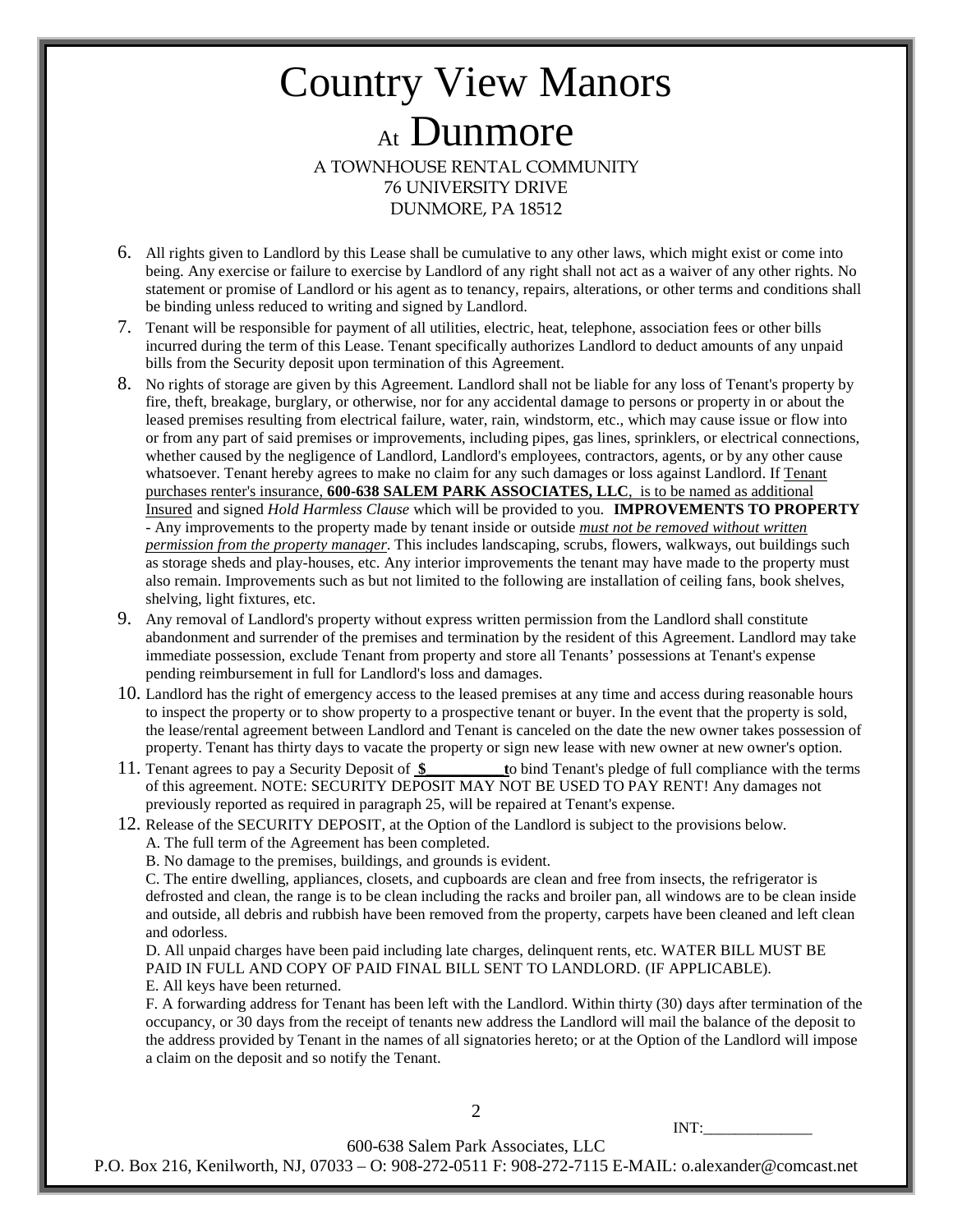G. It is the tenant's responsibility to call, make arrangements, and is at residence to let meter readers in for final reading on gas, electric, and water. If Landlord has to do this, there is a \$50 charge for each utility.

- 13. The acceptance by Landlord of partial payments of rent due shall not, under any circumstances, constitute a waiver of Landlord, nor affect any notice or legal proceeding in unlawful detainer theretofore given or commenced under state law. Acceptance of partial rent due or late payments does not create a custom nor constitute a continuing waiver of the obligation to pay on time. No payment by the tenant or receipt by the landlord of any amount of the monthly rent herein stipulated shall be deemed to be other than *on account* of the stipulated rent, nor shall any endorsement on any check or any letter accompanying such payment of rent be deemed an accord and satisfaction, but the landlord may accept such a partial payment without prejudice to his rights to collect the balance of such rent.
- 14. If Tenant leaves said premises unoccupied for 15 days while rent is due and unpaid, Landlord is granted the right hereunder to take immediate possession thereof and to exclude Tenant there from; removing all Tenant's property contained therein and placing it into storage at Tenant's expense.
- 15. Payment of rent may be made by check until the first check is returned unpaid. Regardless of cause, no additional payments may afterwards be made by check. Rent must then be made by cashier's check, money order or certified check. \*We do not except cash!!!
- 16. Rent may be mailed through the United States Postal Service at Tenant's risk. Any rents lost in the mail will be treated as if unpaid until received by Landlord. Landlords mailing address is: **P.O. Box 216, Kenilworth NJ 07033.**
- 17. Tenant agrees, without protest, to reimburse Landlord for all actual and reasonable expenses incurred by way of Tenant's violation of any term or provision of this lease, including, but not limited to \$10.00 for each Notice to Pay, Notice to Quit or other notice mailed or delivered by Landlord or Agent of Landlord to Tenant due to Tenant's non-payment of rent, or \$15.00 for any Certified Notice. All court costs and attorney's fees shall be added in "AS ADDED RENT" and all costs of collection. Both Landlord and Tenant waive trial by jury and agree to submit to the personal jurisdiction and venue of a court of subject matter jurisdiction located in **Dunmore**, State of **Pennsylvania**. In such event, no action shall be entertained by said court or any court of competent jurisdiction if filed more than one year subsequent to the date the cause(s) of action occured.
- 18. Tenant agrees to accept said dwelling and all of the furnishings and appliances therein as being in good and satisfactory condition as per pre "Occupancy Report" unless a written statement of any objections is delivered to Landlord within three (3) days after resident takes possession. Tenant agrees that failure to file such statement shall be conclusive proof that there were no defects in the property. Tenant agrees not to permit any damage to the premises during the period of this agreement to woodwork, floors, walls, furnishings, fixtures, appliances, windows, screens, doors, lawns, landscaping, fences, plumbing, electrical, air conditioning and heating, and mechanical systems. Tenant specifically agrees that he will be responsible for, and agrees to pay for, any damage done by rain, wind, or hail caused by leaving windows open; overflow of water or stoppage of waste pipes, breakage of glass, damage to screens, deterioration of lawns and landscaping whether caused by drought, abuse or neglect.
- 19. Tenant agrees not to park or store a motor home, recreational vehicle, boat, camper or trailer of any type, on the premises. Junk cars, cars on blocks, non-functional vehicles or unlicensed automobiles are not permitted on property. Removal will be at the expense of the tenant. Tenant agrees that any vehicle parked on unpaved areas may be towed and stored at Tenants expense. Tenant agrees to pay for any fines resulting from a summons issued to Landlord resulting from improper parking. Tenant will be charged a three hundred, fifty-dollar (\$350) court charge along with the cost of all other fines, if the Landlord is required to go to court. The Tenant must follow

INT:

600-638 Salem Park Associates, LLC

3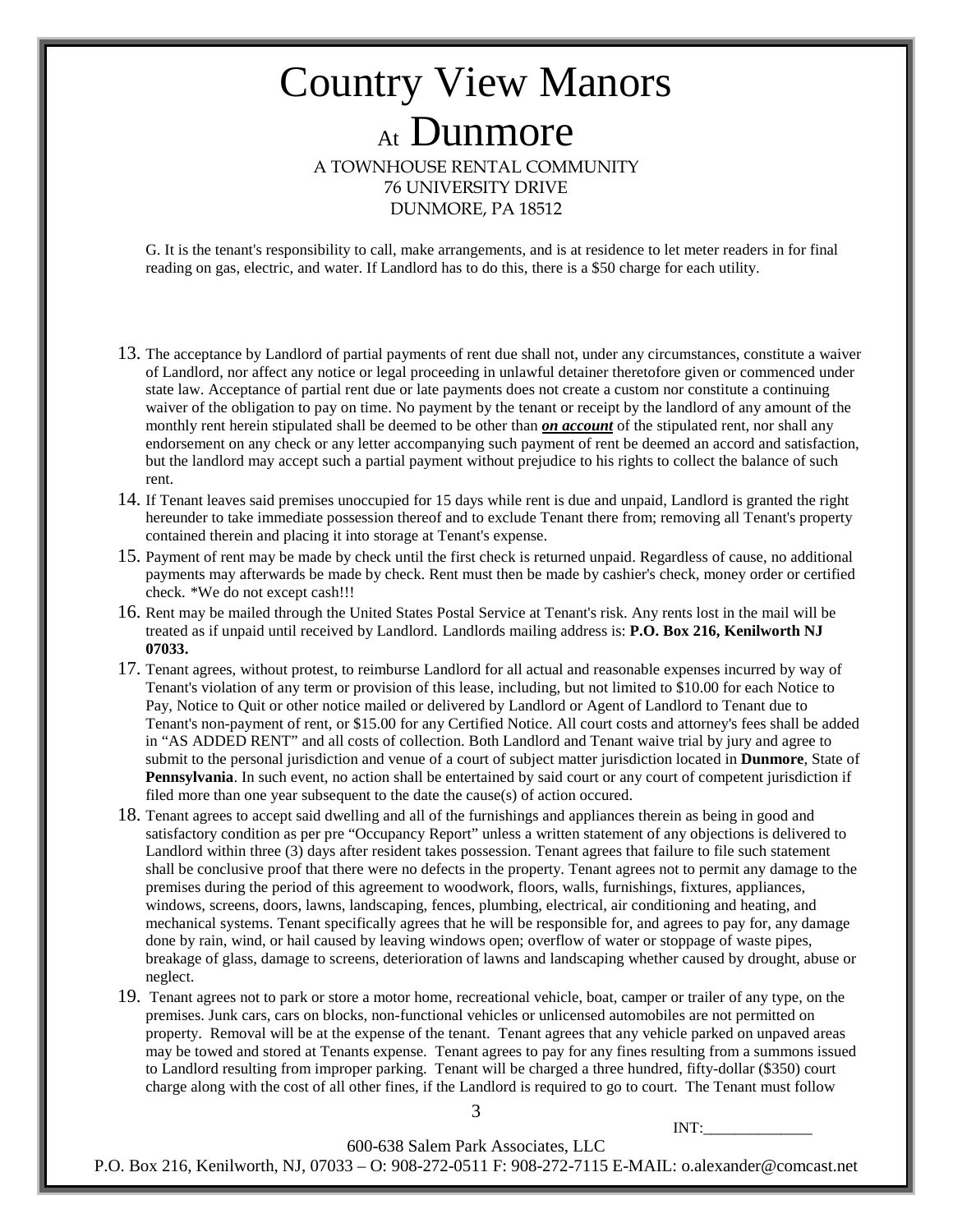rules and laws of the city Parking Department concerning parking. Landlord is not responsible for Tenants parking needs. Off street parking is not provided by Landlord.

20. Tenant agrees to the condition that he is responsible for all lighting fixtures, cabinets and any other permanent structures in apartment. Tenant agrees that he is responsible for all routine maintenance on these structures such as, but not limited to, replacing light bulbs, cleaning, filters, drains, etc.

Tenant's obligations are as follows:

**A**. Take affirmative action to insure that nothing is done which might place Landlord in violation of applicable building, housing, zoning, and health codes and regulations.

**B**. Keep the dwelling clean and in sanitary condition, removing garbage and trash as it accumulates, maintaining plumbing in good working order to prevent stoppages and leakage of plumbing fixtures, faucets, pipes, etc. Tenant agrees not to permit any deterioration or destruction to occur while they are occupying the property. They agree to maintain the walls, woodwork, floors, furnishings, fixtures and appliances, windows, screens, doors, fences, plumbing, heating, electrical and mechanical systems as well as the general structure and appearance of the property. Tenant agrees to follow all Landlord instructions, especially where posted.

**C**. Operate all electrical, plumbing, sanitary, heating, ventilating, air conditioning and other appliances in a reasonable, safe manner. Tenant must not overload electrical circuits. Only two electrical operated items may be plugged in any electrical receptacle.

**D**. Assure that property belonging to Landlord is safeguarded against damage, destruction, loss, removal, or theft.

**E**. Conduct himself, his family, friends, guests, and visitors in a manner, which will not disturb others.

**F**. Allow the Landlord or his agent access to the premises for the purpose of inspection, repairs, or to show the property to someone else at reasonable hours, and to specifically authorize unannounced access anytime rent is late, or this Agreement is terminated or for pest control, maintenance estimates, serving legal notices, or emergencies.

**G**. Comply with all provisions of this Agreement, particularly with respect to paying the rent on time and caring for the property. Tenant warrants that he/she will meet the above conditions in every respect, and acknowledges that failure to perform the obligations herein stipulated will be considered grounds for termination of this Agreement and loss of all deposits.

**H**. Tenant is responsible for paying all violation fees, caused by Tenants willful neglect, issued against the house by the city, county or state for non-compliance to city, county or state laws. If the Landlord is required to appear in court, tenant shall pay an additional three hundred, fifty-dollar (\$350) fee to compensate landlord for his time

**I**. Tenant will be responsible for their own snow removal near or around entrance ways.

**J**. Security Increase: If at any time and based upon inspections of leased apartment, Landlord will have the right to demand added security. This demand will be based on any risk of increased property damage due to tenants neglect or uncleanliness. The added security will become due immediately upon written notice sent to tenant. Non payment of added security will be immediate grounds for eviction.

**K.** Tenant will schedule a "Pre Inspection" of the unit no later than 20 days prior to termination of this lease so that Management can instruct tenant of their obligations to make apartment "Show Ready" for perspective tenants.

- 21. No additional locks will be installed on any door without written permission from the Landlord. Landlord is to be provided duplicate keys for all locks so installed at Tenant's expense within 24 hours of installation of said locks.
- 22. Tenant agrees to install and maintain a telephone, and to furnish the Landlord the telephone number and/or any changes thereof within three (3) days of its installation.
- 23. In the event repairs are needed, Tenant is to contact the Landlord.

4

INT:

600-638 Salem Park Associates, LLC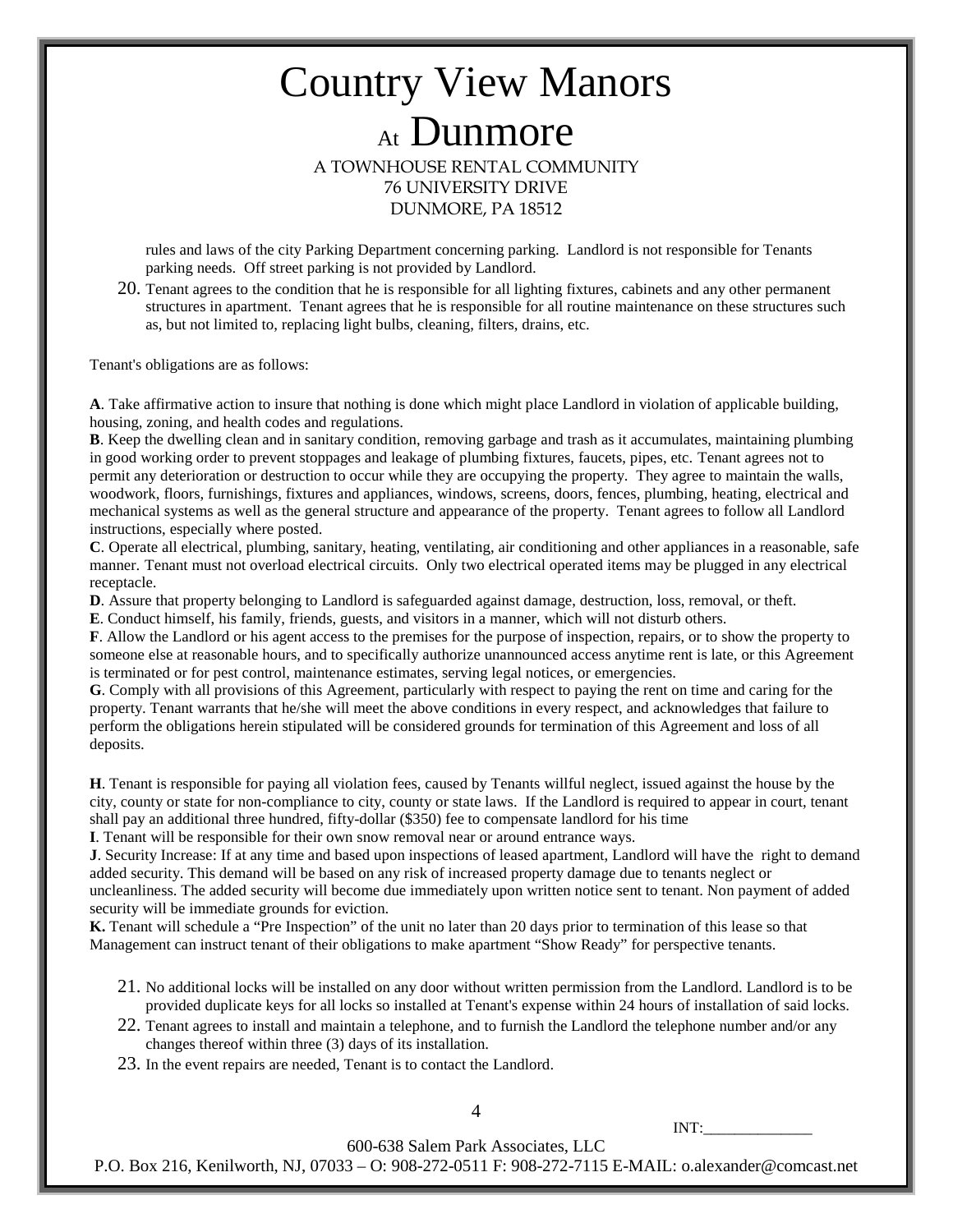- 24. Tenant is responsible for all plumbing repairs including faucets, leaks, stopped up pipes, frozen pipes, water damage, and bathroom caulking, due to negligence on his/her part.
- 25. Appliances or furniture in the unit at date of lease per the attached Exhibit "A", are loaned, and not leased to Tenant. Maintenance of appliances or furniture is the responsibility of Tenant who will keep them in good repair. Tenant will familiarize himself with the operating instructions for all appliances in apartment and use according to Manufacturers direction.
- 26. Tenant is responsible for all glass, screen, and storm door repairs.
- 27. No money is to be deducted by Tenant from rent payment for any reason without express written permission of Landlord.
- 28. Smoke Detectors have been installed and are in operable condition in the following places. **Kitchen & Bedrooms, Tenant initials** From this time on you will be required to maintain the smoke detectors. All smoke detectors are hard wired to the apartment's electrical system. If you have any questions about the smoke detectors, you should call us promptly.

I/We, the undersigned, have personally checked the smoke alarms in the unit which is provided and find it/them to be in working order. I/We understand that the law requires me/us to maintain the alarms. Tenants' failure to do so absolves the Landlord, or agent from any responsibility for losses due to my/our non-compliance with the law or malfunction of the alarm. **Tenant signature \_\_\_\_\_\_\_\_\_\_\_\_\_\_\_\_\_\_\_\_\_\_\_\_\_\_\_\_\_\_\_\_\_\_\_\_\_\_ Date** 

#### 29. NO WATER BEDS PERMITTED.

**\_\_\_\_\_\_\_\_\_\_\_\_\_\_\_\_\_\_\_\_**

- 30. All parties agree that termination of this Agreement prior to termination date will constitute breach of the tenancy and all Security Deposits and one full month's rent shall be forfeited in favor of Landlord as liquidated damages regardless of occupancy by a new tenant, plus you will be charged the cost of restoring the property to rental condition plus advertising. If in the event that a breach of tenancy / lease occurs, tenant is responsible for all monies due for the full term of this lease. Or until the leased unit is rented to another tenant.
- 31. Properties built before and during the late sixties and early seventies may have had lead based products and asbestos products used in them. These products were considered to be safe at the time they were used, just as the building products used today are considered safe for home construction. Only the test of time will show which products are or are not safe to use. Having read the above, the tenant signs the lease below with the full understanding that these conditions may be present in this property. The tenant and all parties associated with this property relieve the owner, property manager, and any of his agents from any responsibilities for these conditions regardless of when or how these conditions were caused. **Tenant signature**   $\qquad \qquad$  Date
- 32. From time to time, an agent who will carry identification may represent owner.
- 33. Tenant acknowledges receipt of the following which shall be deemed part of this Agreement: **One Key which accesses all exterior doors of apartment.**
- 34. In this Agreement the singular number where used will also include the plural, the masculine gender will also include the feminine, the term Landlord will include, Owner or Lesser; and the term Tenant(s) will include Resident, Lessee or Renter.
- 35. Unless specifically disallowed by law, should litigation arise hereunder, service of process therefore may be obtained through certified mail, return receipt requested; the parties hereto waiving any and all rights they may have to object to the method by which service was perfected.
- 36. TENANT agrees to send all notices to Landlord or Property Manager in writing by certified mail, return receipt requested. This is the only form of notice permitted in a court hearing as evidence of notice given.
- 37. The Tenant was asked if he/she could speak, read and understand English. He/she was told that signing below would indicate that they understood what they were signing and that he/she did speak and read English.

5

INT:

600-638 Salem Park Associates, LLC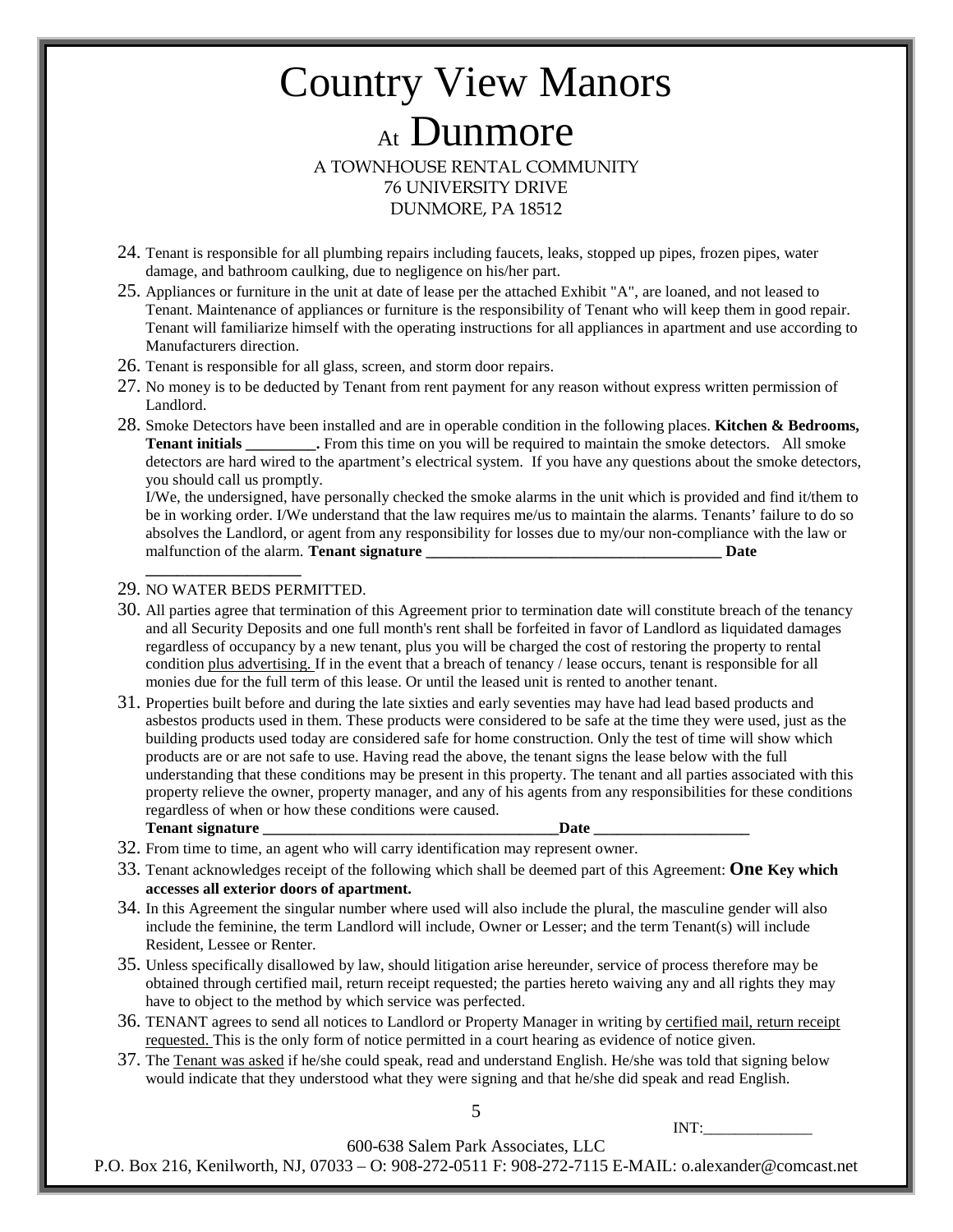| <b>Country View Manors</b>                                                                                             |                                                                                                                                                  |  |  |  |
|------------------------------------------------------------------------------------------------------------------------|--------------------------------------------------------------------------------------------------------------------------------------------------|--|--|--|
|                                                                                                                        | At Dunmore<br>A TOWNHOUSE RENTAL COMMUNITY<br>76 UNIVERSITY DRIVE<br>DUNMORE, PA 18512                                                           |  |  |  |
| YOU SHOULD READ AND UNDERSTAND THIS LEASE ALONG WITH THE RESIDENTS HAND BOOK,<br>THEY ARE LEGAL AND BINDING CONTRACTS. |                                                                                                                                                  |  |  |  |
| received a copy of the contracts.                                                                                      | Signing below means you have read the Lease, Rider and Handbook and are in full agreement with it and have                                       |  |  |  |
|                                                                                                                        | $\text{ACCEPTED THIS}$ $\_\text{Day}$ of $\_\_\_\text{max}$ , $\_\_\text{max}$ At $\_\_\_\_\_\_\_\_\_\_\_\_\_\_\_\_\_\_\_\_\_\_\_\_\_\_\_\_\_\_$ |  |  |  |
| Tenant:                                                                                                                | Landlord: 600-638 Salem Park Associates, LLC                                                                                                     |  |  |  |
| Tenant:                                                                                                                |                                                                                                                                                  |  |  |  |
|                                                                                                                        |                                                                                                                                                  |  |  |  |
|                                                                                                                        |                                                                                                                                                  |  |  |  |
|                                                                                                                        |                                                                                                                                                  |  |  |  |
|                                                                                                                        | 6<br>INT:<br>600-638 Salem Park Associates, LLC                                                                                                  |  |  |  |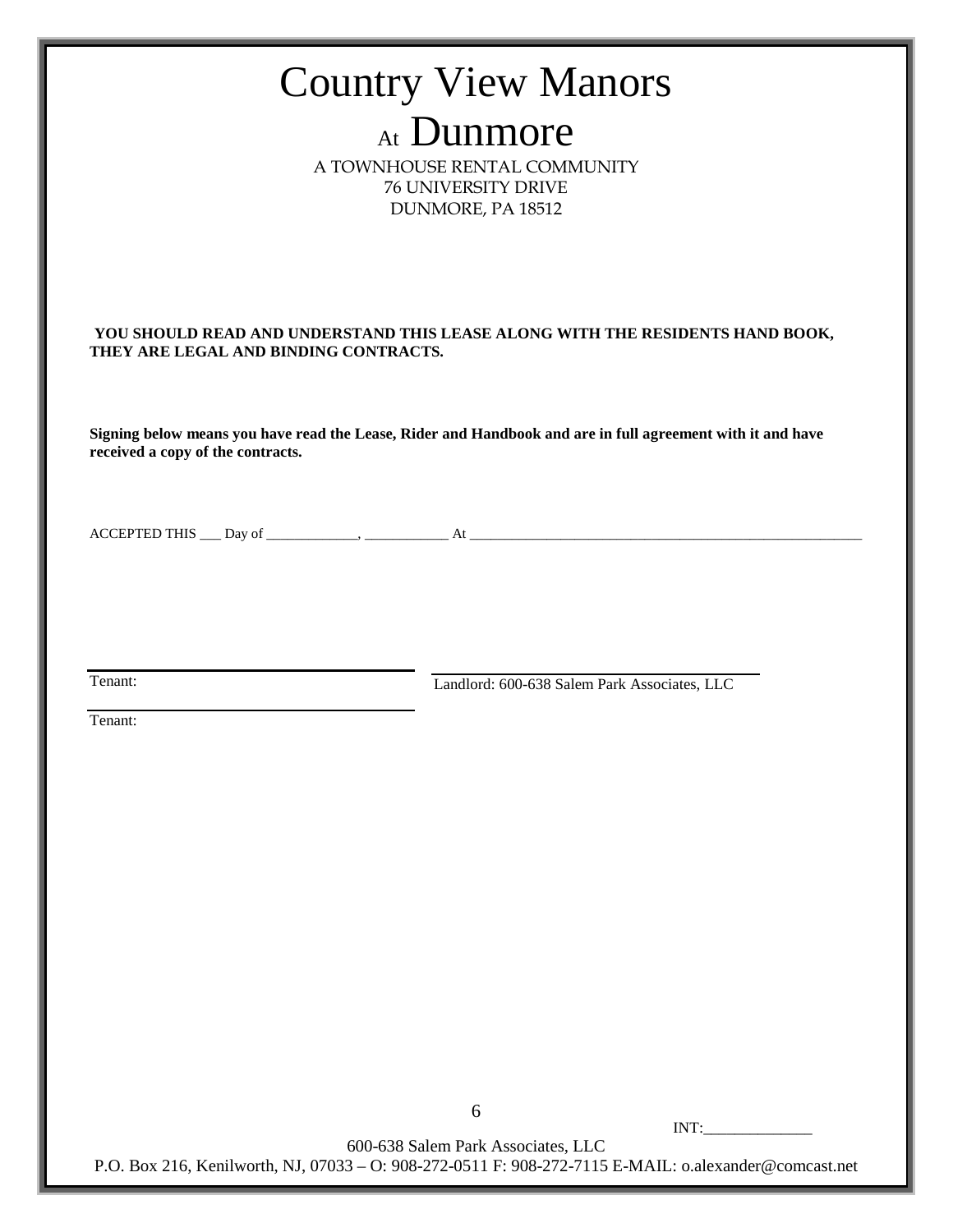A TOWNHOUSE RENTAL COMMUNITY 76 UNIVERSITY DRIVE DUNMORE, PA 18512

### **EXHIBIT "A"**

The following appliances and/or furniture are on loan to Tenant for the period of Tenant's rental agreement or lease on the following basis: Tenant agrees, by the signing of this agreement, that all appliances and/or furniture herein listed are accepted by Tenant, individually, as being in good working order or condition. Tenant agrees to maintain said appliances and/or furniture in good working order at his expense. If tenant fails to pay rent by the fifth day of the month, the landlord/manager or his representative may enter building and remove appliances or furniture belonging to Landlord without giving tenant advance notice.

| Refrigerator |                |           |                                    |
|--------------|----------------|-----------|------------------------------------|
|              |                | Excellent | Kitchen                            |
| Stove        |                | Excellent | Kitchen                            |
| Dryer        |                | Excellent | Kitchen or 1/2 Bath                |
| Washer       |                | Excellent | Kitchen or 1/2 Bath                |
| Dishwasher   |                | Excellent | Kitchen                            |
|              |                |           |                                    |
|              |                |           |                                    |
|              |                |           |                                    |
|              |                |           |                                    |
|              |                |           |                                    |
|              |                |           |                                    |
|              |                |           |                                    |
|              |                |           |                                    |
|              |                |           |                                    |
|              |                |           |                                    |
|              |                |           |                                    |
|              |                |           |                                    |
|              | $\overline{7}$ |           | INT:                               |
|              |                |           | 600-638 Salem Park Associates, LLC |

#### **APPLIANCES AND/OR FURNITURE**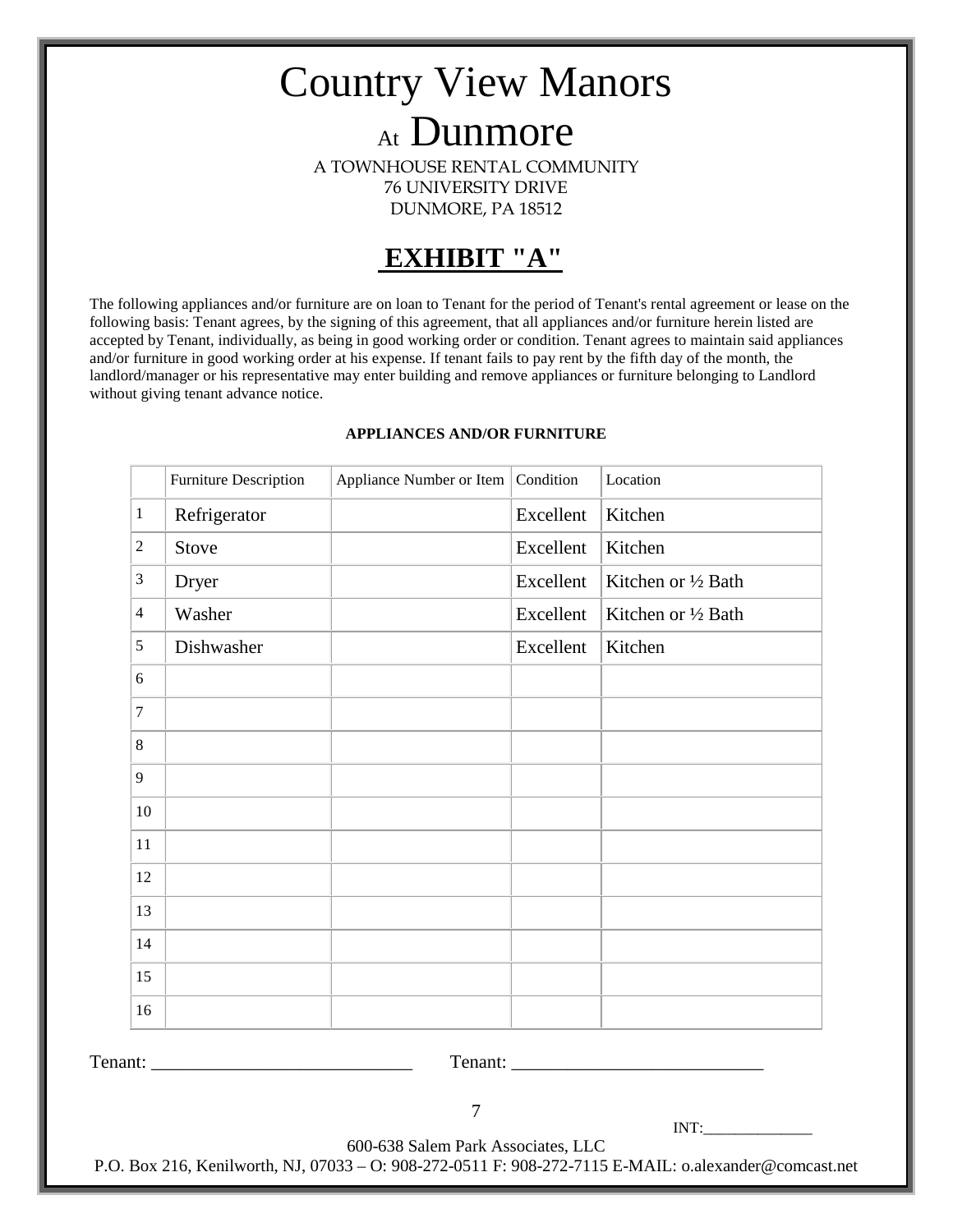A TOWNHOUSE RENTAL COMMUNITY 76 UNIVERSITY DRIVE DUNMORE, PA 18512

#### **EXHIBIT "B" ANIMAL CLAUSE & AGREEMENT**

**Tenant(s): \_\_\_\_\_\_\_\_\_\_\_\_\_\_\_\_\_\_\_\_ Location: \_\_\_\_\_\_\_\_\_\_\_\_\_\_\_\_\_\_\_\_ Date:\_\_\_\_\_\_\_\_\_\_\_**

It is hereby agreed upon by the tenant and landlord that the animal or animals listed below have been allowed to reside in the above referenced property and that tenant agrees to assume any and all responsibility for the animal or animals.

Tenant will hold harmless 600-638 Salem Park Associates, LLC and/or Bar Management LLC, from any and all claims that may arise from anyone injured, mauled, or sickened in any way from said animal or animals. In addition tenant agrees to keep property free and clear of all animal fesses and not allow said animal to damage any portion of property or shrubs, tenant will also make sure that interior of property is kept clean and as odor free as possible as to not offend any other tenants or create a cleaning issue upon vacating premises.

Tenant also confirms by signing this agreement that said animal or animals are free of any diseases and have had and will continue to have any shots required. The following animal or animals are registered with the landlord's office and should be the only animal or animals on said premises owned. Any other animals that may be in the care of the Tenant must be approved by the landlord if not on this list.

| Pet Name     | Type | Weight         |
|--------------|------|----------------|
| <b>Breed</b> | Age  | <b>Illness</b> |

Tenant:

600-638 Salem Park Associates, LLC

\_\_\_\_\_\_\_\_\_\_\_\_\_\_\_\_\_\_\_\_\_\_\_\_\_\_\_\_\_\_\_\_\_\_\_

 $\frac{1}{2}$  , and the set of the set of the set of the set of the set of the set of the set of the set of the set of the set of the set of the set of the set of the set of the set of the set of the set of the set of the set

## **\*\*\*\*** IF YOU **DON'T** HAVE AN ANIMAL PLEASE WRITE **N/A** ACROSS SHEET SIGN, INITIAL AND RETURN WITH LEASE **\*\*\*\***

8

INT:

600-638 Salem Park Associates, LLC P.O. Box 216, Kenilworth, NJ, 07033 – O: 908-272-0511 F: 908-272-7115 E-MAIL: o.alexander@comcast.net